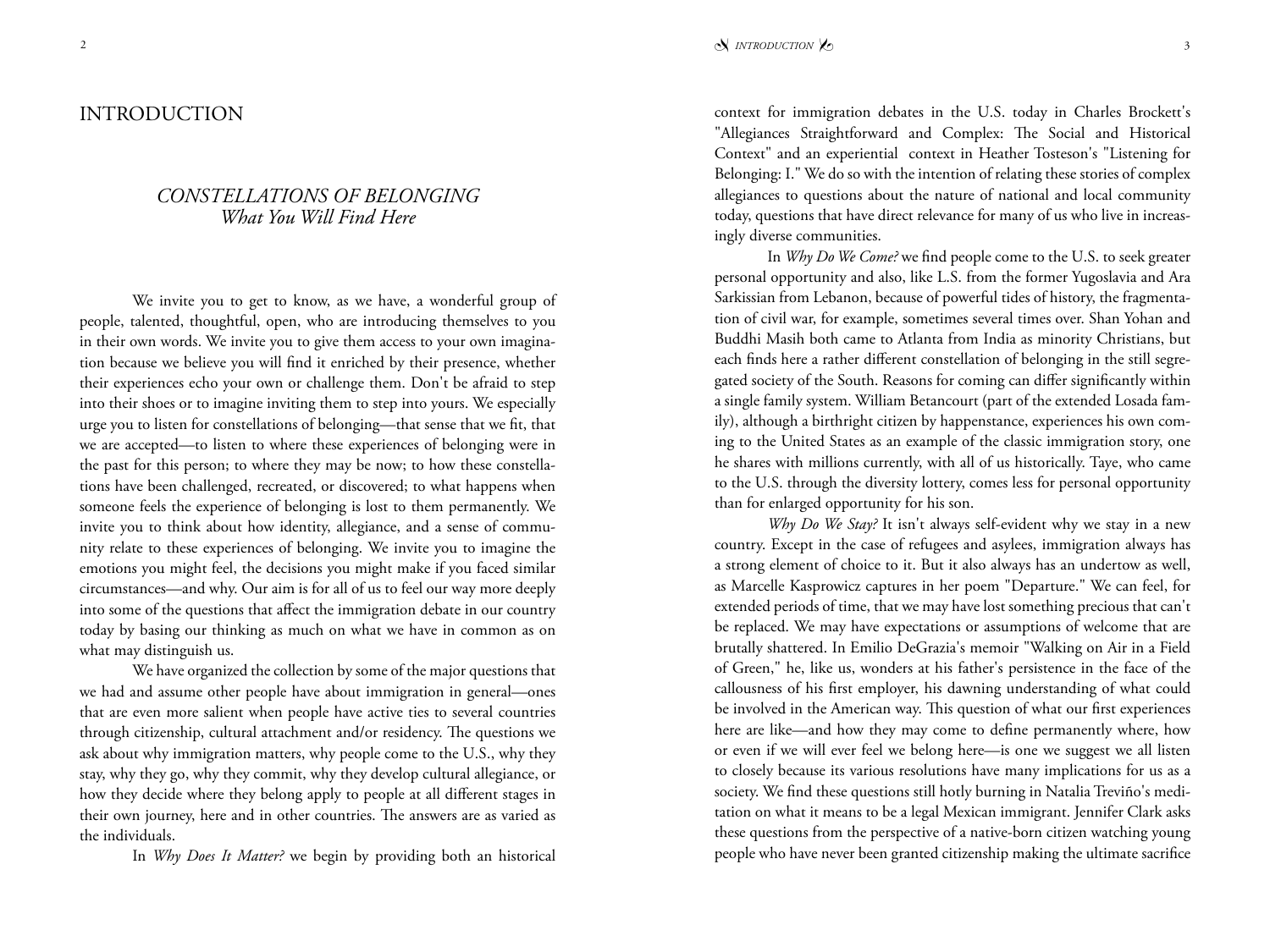for this country. Tom Sternberg began life in Romania with Hungarian as his first language, survived World War II there, then emigrated to Israel when it became a state, then came to the U.S. alone when he was fifteen. We can see in his story how the lives and choices of many immigrants are driven by large historical forces and the vagaries of chance and luck. But why Sternberg stays also says much about him, his unique constellation of commitments. Plamen Russev, forty years later, describes the similarly large seismic shifts that brought him to Harvard, a nineteen-year-old student from Bulgaria, after the fall of communism in Eastern Europe. He too discovers opportunities and freedoms here he did not know before, including the freedom of integrating more and more of his authentic self into his daily life.

*Why Do We Go?* We often assume that people who immigrate to the U.S. do so once and for all. This isn't always the case. Naturalized citizens often return to their country of origin. Their departure is not necessarily a rejection of their U.S. citizenship or cultural attachment. In the case of Yar Gonway-Gono, a woman born and raised in Liberia who learned to read at the age of eleven then went on to earn two master's degrees and a doctorate in the U.S. while raising five children, her decision to return to Liberia to help found a new community college speaks to her dedication to education, to the opportunities she experienced herself here in the U.S. and her desire to share them with young Liberians after decades of civil war.

Native-born citizens can also choose to leave the U.S. and spend the majority of their adult lives abroad, as is the case with both Alan Masters and Zoë Losada, both of whom have up until now chosen not to relinquish—or augment—their U.S. citizenship. Why does living in an expat community of Americans in a Costa Rican rainforest offer Masters and his family freedoms they can't find living in the U.S.? How does this intuitive and incremental decision shape the cultural allegiances of his sons? How does living in Venezuela shape Zoë Losada's understanding of her ties to the U.S., to her Baha'i faith?

Lauren Sergio (interviewed by her mother Alexandrina), who has sought and received Canadian citizenship, does not see this as a rejection of her U.S. citizenship, rather an amplification that permits her greater professional opportunity as a scientist and as a partner and parent in a samesex marriage, a status which Canada as a nation recognizes. For Lydia, an American playwright living in Berlin, her decision to leave the U.S. and live in Berlin is reluctant, forced on her by the difficulty she and her same-sex partner experience because their relationship status is not acknowledged in

the U.S. She has not transferred her cultural allegiances and lives in personal fulfillment but in a painful cultural and social limbo in Berlin.

In this section, we find as well the stories of young people, brought here as children, who are deeply identified with the U.S. as a country and as a culture. However, they have either been deported, like Saad Nabeel, or face deportation, like José Varible, to countries to which they have had little exposure and for which they feel little attachment, ones in which they experience no feeling of belonging. They deeply desire to become U.S. citizens. On the other hand, although the costs of her illegal status are clear to Mirjana, an illegal immigrant from the former Yugoslavia who has lived in the U.S. for over twenty years, she has no desire for citizenship, rather would prefer to live as a permanent resident alien, loyal to the urbanity of her New York City environment rather than a national culture or government. Her alternative is to return to a country, Serbia, that did not exist when she came to the States. Mariana Figuera and her husband Andy Martin (part of the extended Losada family), citizens of Venezuela and Canada respectively, have found wonderful educational and professional opportunities that result in a desire to continue to work here, but not necessarily a desire to change citizenship. The U.S. is where they met and married, so if they must leave, their different citizenship statuses mean that they will need to rethink again the role of cultural allegiance and citizenship in their marriage.

*Why Do We Commit?* Commitment, we realize from the stories in this section, is both legal and emotional and it often takes far more time than we imagine. Anna Steegmann's essay, "The New (Torn) American" vividly describes the emotions she feels at becoming a U.S. citizen after twenty-eight years residence here and how being a dual citizen allows her to embrace the full range of her attachments. Murali Kamma, a native of India, describes his attempts to try and explain to other Indians both here and in India what made him decide to become a U.S. citizen at one of the least propitious times in its economic history. The reasons they decide to make the choice for U.S. citizenship differ as much as they do from each other. But their legal commitment makes other choices of attachment and belonging available to them, ones they didn't necessarily imagine or assume. Nikolina Kulidžan, another of our talented writers from the former Yugoslavia, explores the experience of having a pluralist environment suddenly fragment, the loss of attachment that goes with it, and the complexity of the attachment she develops over time to the U.S., one that, finally, allows for social optimism again.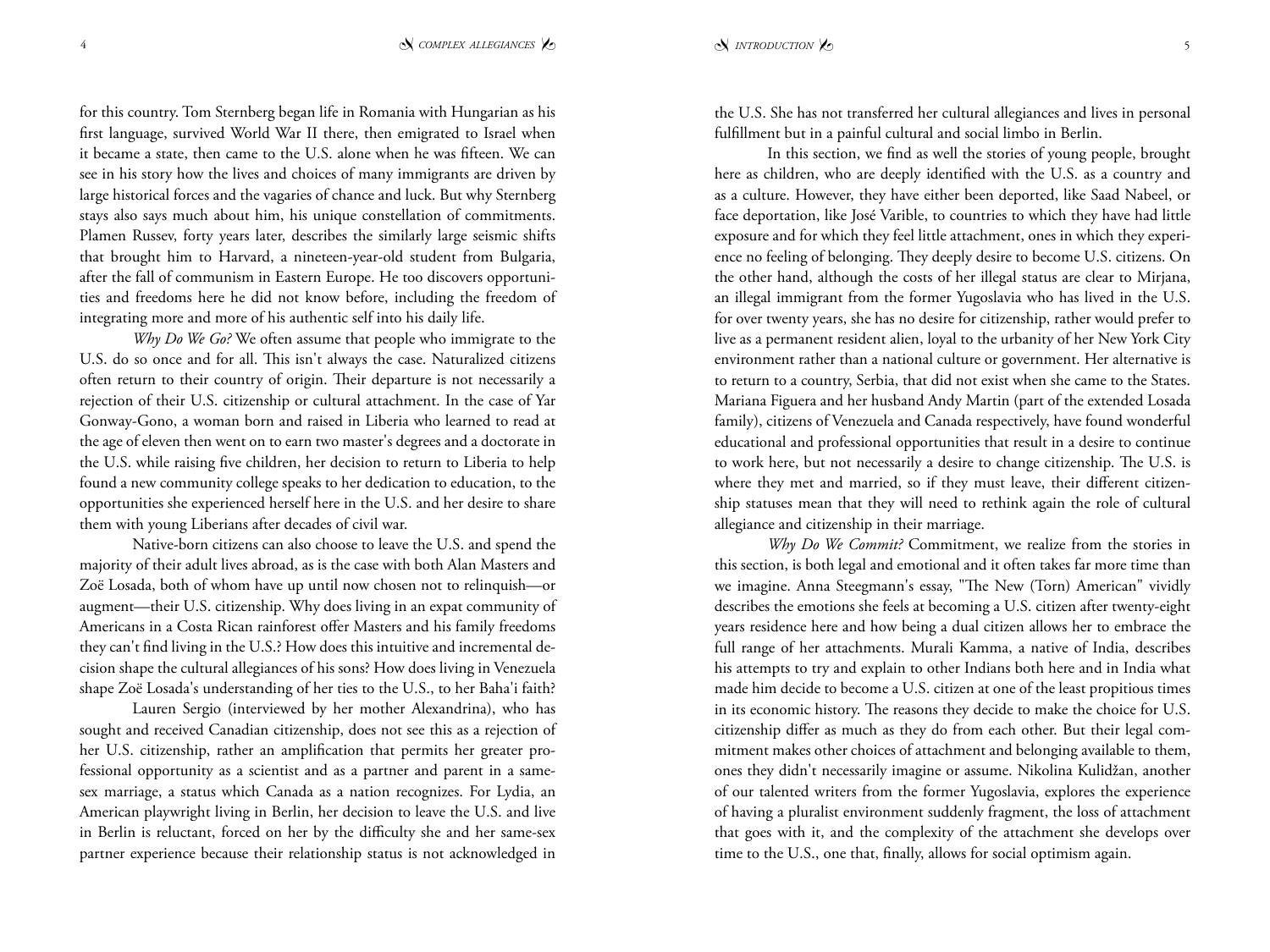To get a better understanding of commitment, the stories of people who do not want to commit to citizenship but who wish to remain as permanent resident aliens are of interest. Barbara Toews, a Russian Mennonite from Canada has lived in the U.S. as a permanent resident since the age of seven, never relinquishing her cultural allegiances to her Mennonite faith and culture and also to her Canadian citizenship. Her attachment to the U.S., often disregarded in her conscious thought, takes on more meaning as she realizes what it would mean if she returned to Canada and was no longer assured of ready access to the country in which she has lived for the vast proportion of her life. Elwood Dunn, who came to the U.S. as an asylee from Liberia, has lived and worked in the U.S. for over thirty years but has never chosen U.S. citizenship although his wife and all his four children are citizens through birth or naturalization. He explains the powerful commitment he has to his own country of origin, Liberia, as an attachment so deep that transferring it feels like soul death. If we were to live in another country, how long would it take us to transfer our loyalty? Would we ever choose to? Why?

*What Does Being 'American' Have to Do with It?* What does it mean to *be* "American," to *feel* "American"? The authors in this section explore different dimensions of this experience. Jodi Hottel's poems painfully describe the experiences of her mother and other Japanese-Americans interned in World War II and the influence of that experience on how not only they but also their children understand what that word means. Julija Suput, while on a trip to Korea, explores what it meant to her to be a Yugoslavian, to experience the dissolution of that cherished identity as an individual and as part of a country, and what it might mean for her, now, to understand herself as "American." Both Debra Gingerich, a native-born citizen, and her husband Zvonko Smlatić, also from the former Yugoslavia, when on a trip to France to see his family, begin to understand that becoming American is something that can sneak up on you, surprise you. Joe Kim is a native-born American, who defines himself as Korean in body but not, like his parents, first generation immigrants, as Korean in culture. His wife, Janet, Korean-born and a permanent U.S. resident, teases him that he is a banana, yellow on the outside and white on the inside. On the other hand, they both observe that he is far more sensitive about being Asian than she is. How they explore, and expand, their allegiances to their partner's country of birth is one of the more fascinating dimensions of their marriage. Diana Anhalt's parents fled to Mexico from the Bronx in the 1950s during the McCarthy period without in any

way renouncing U.S. citizenship or allegiance to the U.S. as a nation, rather to its policies. She explores the attachment she developed to the U.S. living in Mexico for over sixty years, and the attachments she discovers to Mexico, the country she always held at a little distance while living there, when she comes to live permanently in the States. In "A Feeling of Belonging" Heather Tosteson describes visiting a Somali strip mall in Stone Mountain, Georgia to explore some of the complex responses we can have as a native-born citizen when we engage with the reality of the waves of recent immigration, which in many places are so large they have substantially changed the nature of social cohesion in a community. Aurora Ferrer appeals to an understanding of American immigration broad enough to include all of our histories, all of our futures.

*Where Do We Belong?* In these memoirs and interviews, we have an interesting group of globalists by birth or by choice—and again we invite you to feel how those two conditions differently affect our feelings of belonging. Brian Jungwiwattanaporn talks about how, the son of a Thai father and American mother raised in both countries, he has always felt at a cultural disadvantage in both and how, over the years, he has learned to accept, with a struggle, his two inheritances as an amplification of identity, not a diminution. Paige Higbie describes the culture in which she does feel she belongs, that of the TCK (transcultural kid). We hear in her account, which is nostalgic, evocative, courageous and unsteady in its perspective (when do we use I, we, they, you?), the power and fragility of this fluctuating identification. Marcelle Kasprowicz describes how she juggles French, Italian, and U.S. identifications, some more successfully than others. In a joint interview, members of the Losada family (which includes a Venezuelan husband, a wife who is a U.S. citizen, their two children, who are dual citizens, and their infant grandson) explore the variations in their individual understandings of belonging and national and cultural identity. This meditation even extends to the next generation as they contemplate the five citizenships currently or potentially available to their newest member.

Emily Beeson shares her fascinating journey around the world soon after college on a traveling fellowship to visit Mennonite expat communities of U.S. or Canadian origin in the Dominican Republic and Paraguay and how she begins to understand how her own Mennonite heritage has affected her understanding of citizenship and cultural attachment. Thomas Spaccarelli, who has received dual citizenship from Italy on the basis of his ancestry and